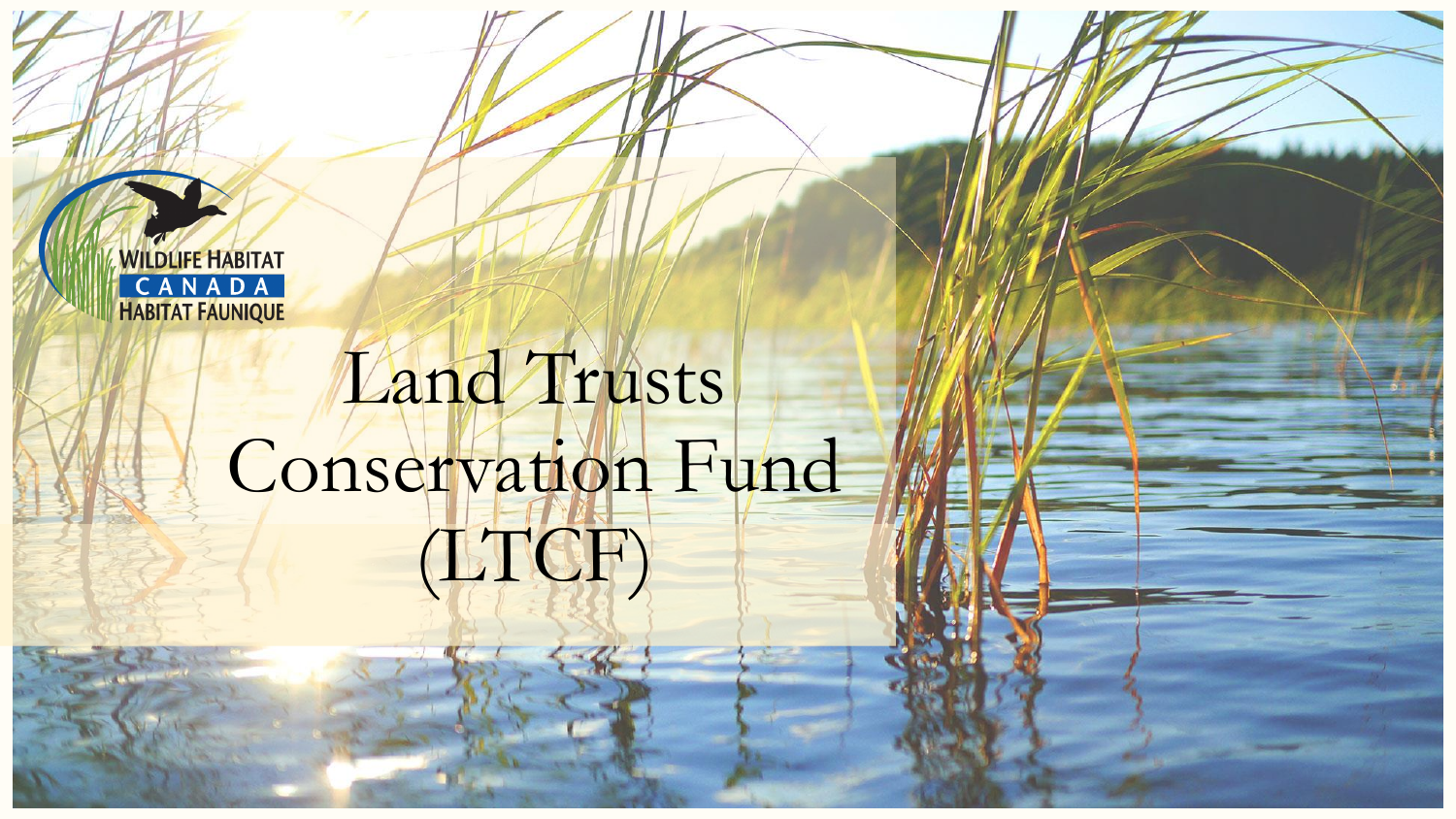

### Land Trusts Conservation Fund (LTCF)

- What is the LTCF?
- Who is Eligible?
- Project Eligibility
- **Grant Categories**
- How to Apply
- Year 1 Review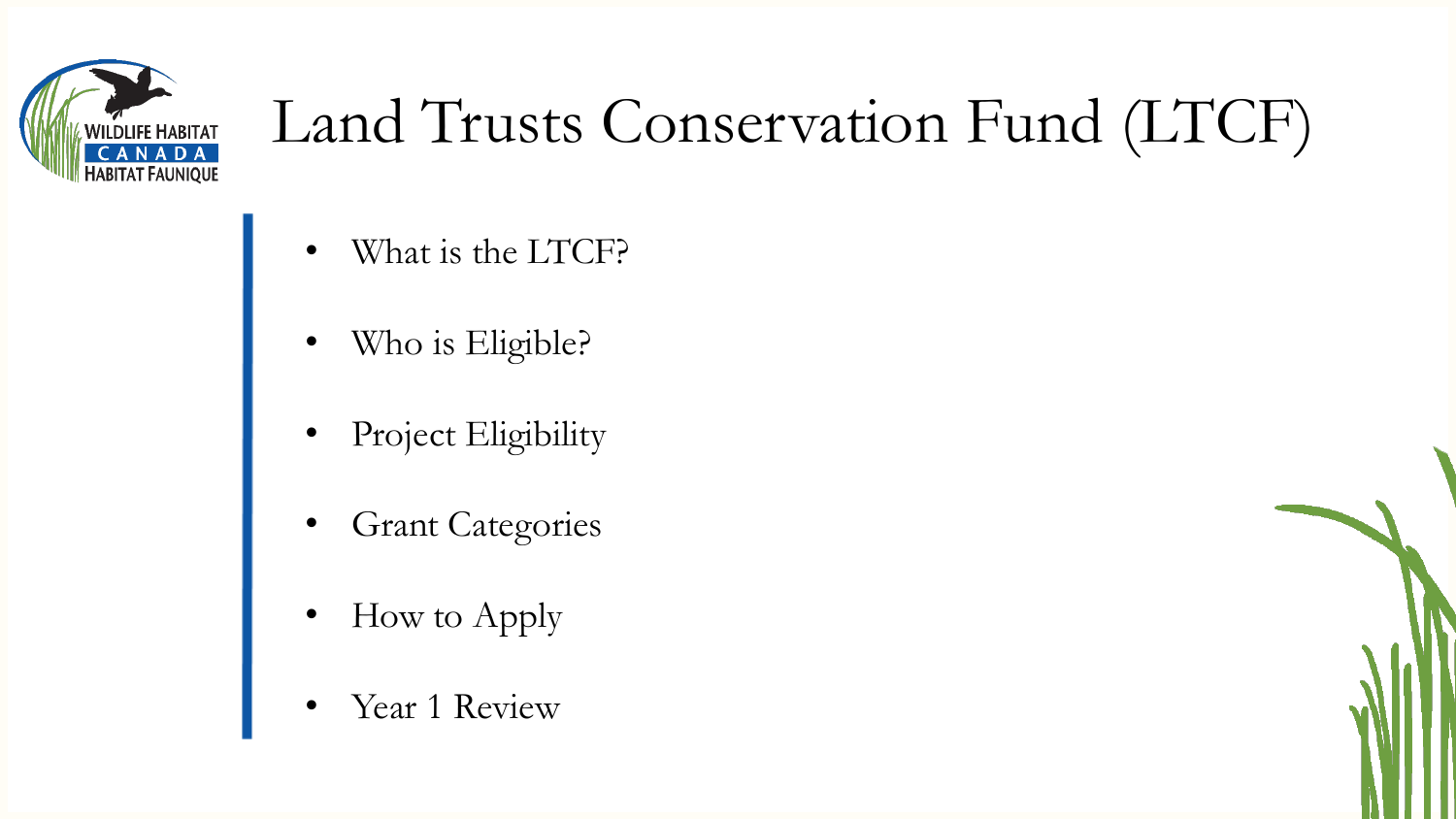

### What is the Land Trusts Conservation Fund (LTCF)?



**Canadian Land Trusts Working Group\***



- The Government of Canada is investing \$100M over 4 years in the Natural Heritage Conservation Program (NHCP)
	- Part of Budget 2018's Nature Legacy Initiative
- The NHCP will contribute:
	- 200,000 hectares towards Canada Target 1
	- to the protection of habitat for the recovery of species listed under the Species at Risk Act
- Wildlife Habitat Canada will be providing Program Administration Services for the LTCF
	- Approximately \$4.5M will be available through the LTCF annually over 4 years

*\* Representation from regional and community land trusts from the provinces of British Columbia, Alberta, Ontario, Québec, Nova Scotia and Prince Edward Island, and 3 provincial alliances (the Ontario Land Trust Alliance, Réseau de milieux naturels protégés, and the Land Trust Alliance of British Columbia)*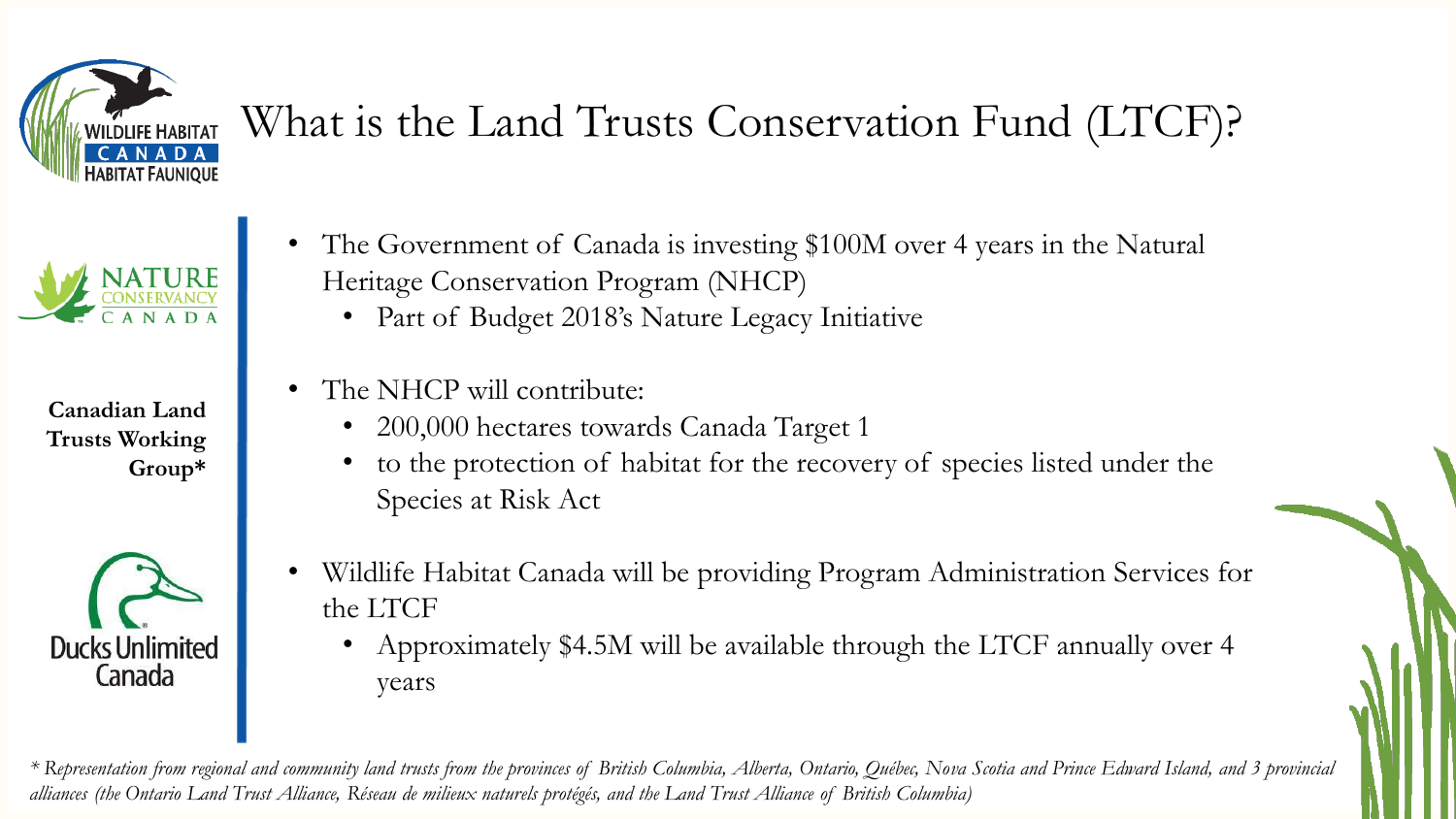

Who is Eligible to Apply?

- Applicants must be a **Canadian land trust**;
- Applicants must be a **registered Canadian charity**;
- Applicants must have adopted and be in compliance with, or working towards substantial compliance with, the *Canadian Land Trusts Standards and Practices (2019)*; and,
- Applicants must demonstrate a **minimum of 2:1 in match funding** raised from sources other than Canadian Federal Government investments.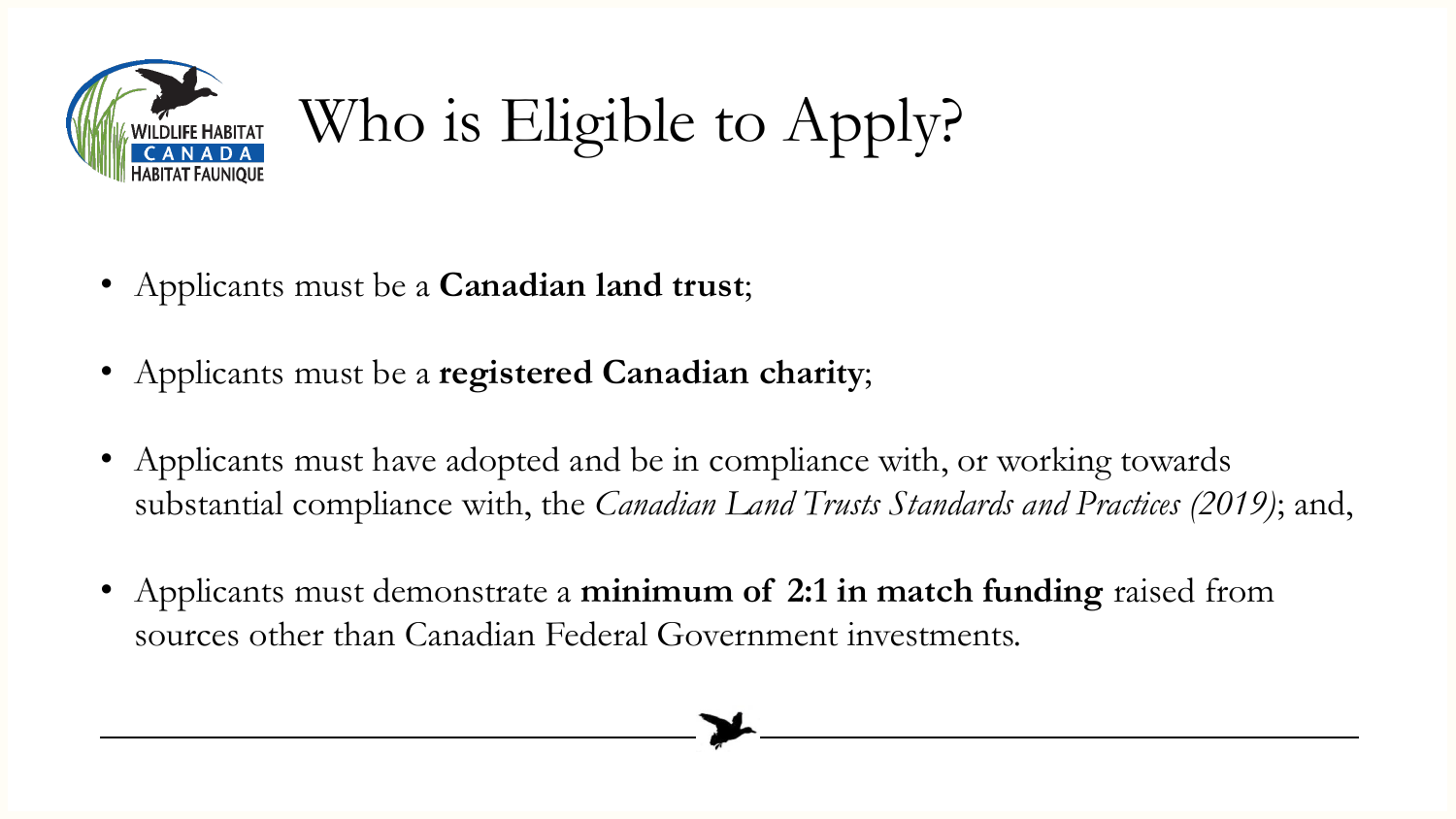

**A project is defined as a parcel or grouping of parcels that may or may not share the same landowner:**

- sharing the same conservation objectives;
- clearly contributing to Canada Target 1 (i.e., can be counted as Protected Areas or Other Effective Areabased Conservation Measures); and,
- that may consist of either conservation agreements or fee simple acquisition or a combination thereof.

#### **A parcel or a group of parcels may share up to 2 individual landowners.**

- Projects with more than 2 individual landowners will be considered on a case by case basis.
- Consideration of multiple ownership exists to support land trusts in cases where securing lands with multiple ownership is required for the viability of the project.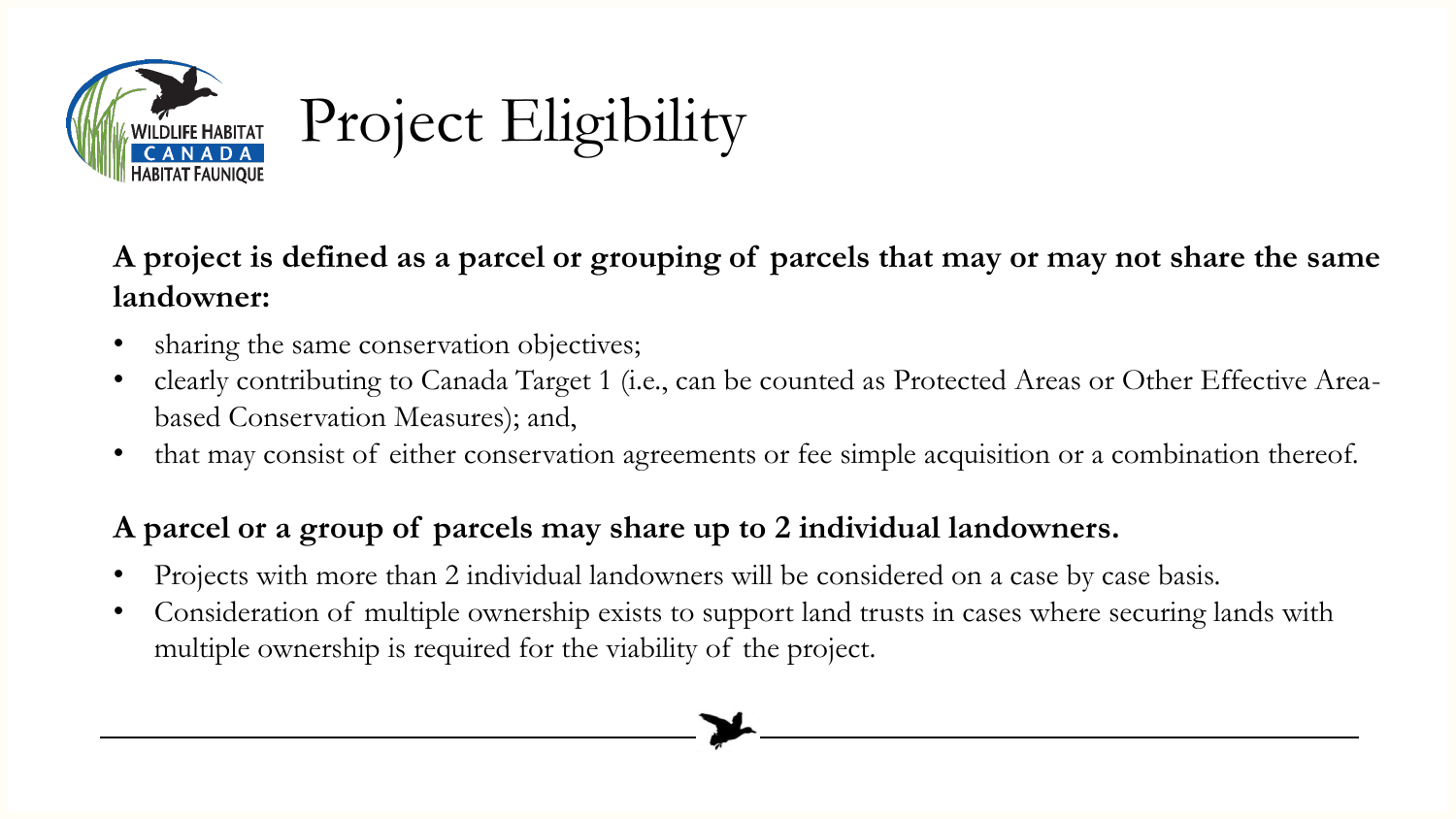

# Large Grant Projects

Year 2 program launch: coming soon, for projects with a closing date between April 1, 2020 and December 15, 2020

- Maximum of 3 Applications
	- Total ask of up to \$1M
	- Minimum ask of **\$30,001**
- Eligible Project Type
	- Acquisition of Fee Simple Lands;
	- Conservation Agreements; or
	- Combination thereof

#### • Required:

- Minimum 2:1 Matched Funds
- Stewardship Endowment Funds
- Conservation Plan/Rationale
- Baseline Documentation Report *(Conservation Agreements only)*
- Financial Project Audit
- Evaluated on:
	- Conservation and biodiversity significance
	- Connection to other conservation lands
	- Project resiliency
	- Conservation co-benefits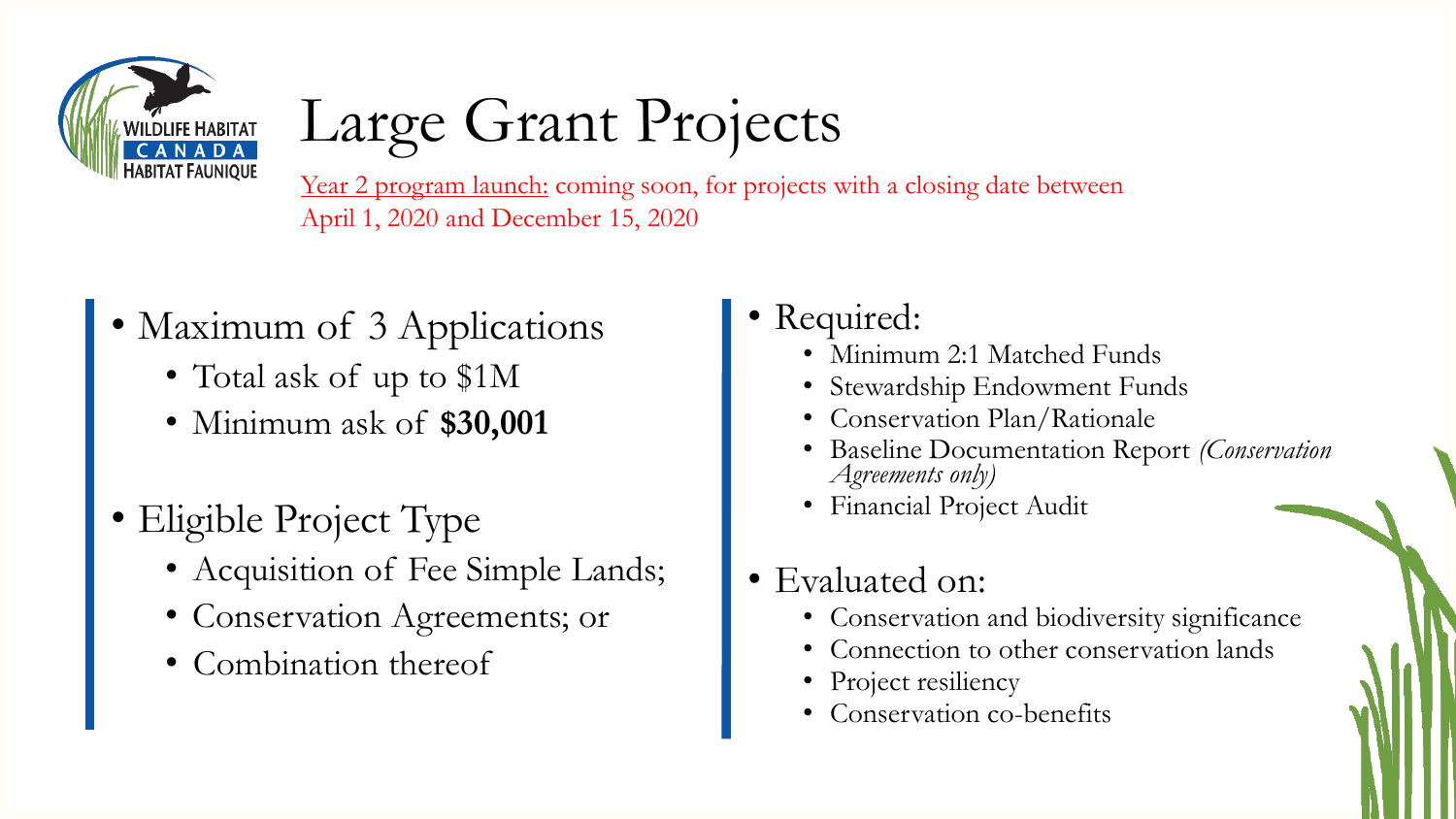

## Small Grant Projects

Year 2 program launch: ~Spring 2020, for projects with a closing date between April 1, 2020 and December 15, 2020

- 1 project per Application
	- Ask between \$2,000 **\$30,000**
- Multiple Applications permitted
- Required:
	- Minimum 2:1 Matched Funds
	- Stewardship Endowment Funds
	- Conservation Plan/Rationale
	- Project Financial Check
- Consider an approval approach that maximizes engagement and geographic distribution of funds.
	- Year 1 eligible projects approved in time stamped order:
		- 1 st eligible project per land trust (time stamped order) funded;
		- When funds still available,  $2<sup>nd</sup>$  eligible project per land trust (time stamped order) was funded; etc.
	- *Small Grant program design undergoing review; anticipated Spring 2020 launch.*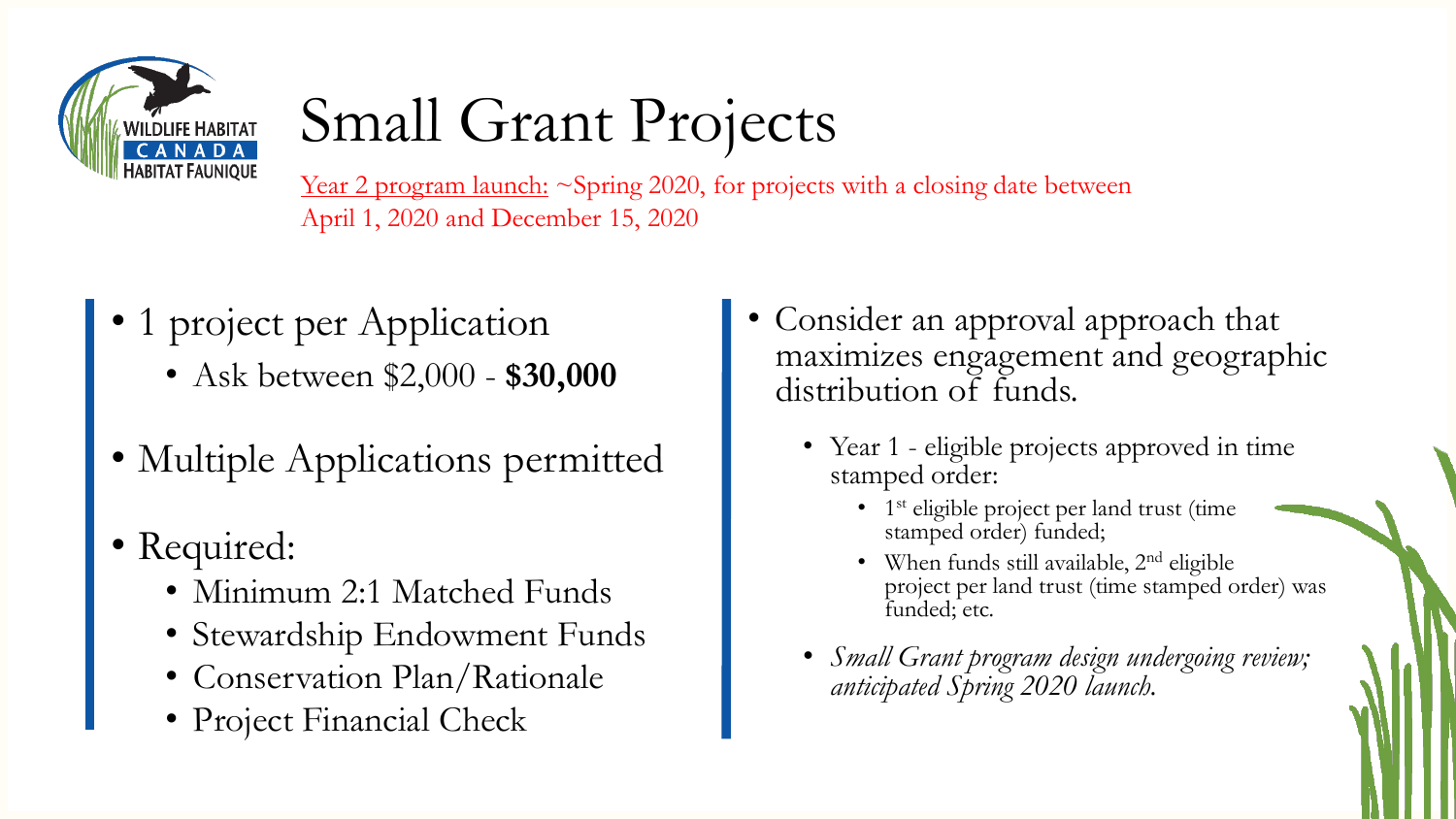







# Capacity Building Services

- Provincial Alliances working collectively to support land trusts by providing capacity building services
- LTABC supporting land trusts in Western Canada
	- educational programs (e.g., conservation planning and engagement with the LTCF);
	- adherence to *Canadian Land Trust Standards and Practices 2019*;
	- support and feedback in the development of project plans (Target 1 eligible) and funding applications.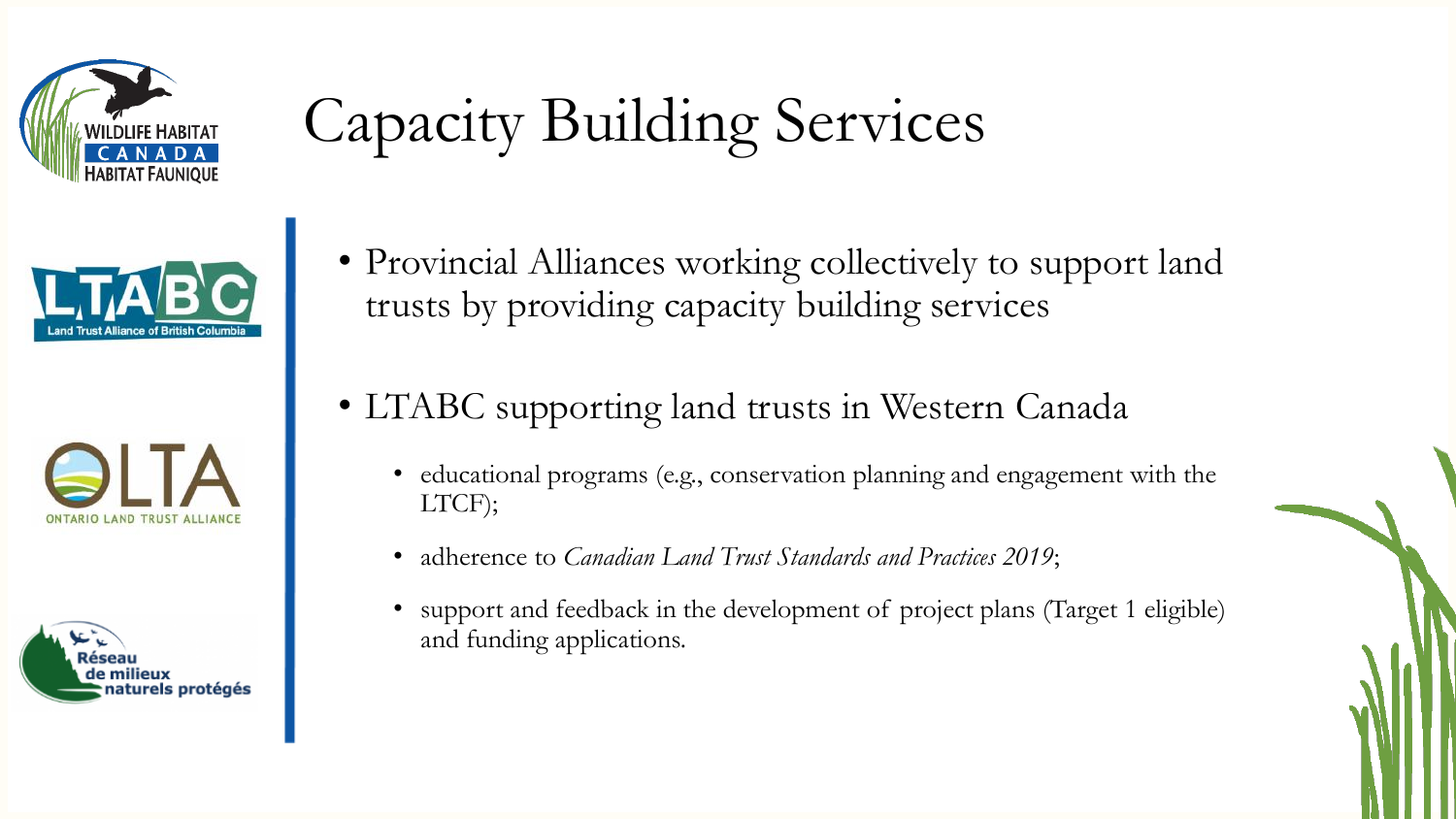

### How to Apply

#### Year 2 (2020-2021) Applications:

- Large Grants: launch anticipated end of February/early March 2020. Application window will be open for  $\sim$  5 weeks.
- Small Grants: launch anticipated Spring 2020. Application window details to follow.

Visit Wildlife Habitat Canada's website

- [www.whc.org/ltcf](http://www.whc.org/ltcf)
- Once launched, view full Program Details
- Access Online Grant Application System
- New applicants: create a login *Returning applicants: use your Year 1 login*



 $\leftarrow$   $\rightarrow$   $\sigma$   $\alpha$ 

APPLICANTS GRANT CATEGORIES APPLICATION PROCESS CAPACITY BUILDING SERVICES

**1**

**Application Process** 

#### To submit an application, all applicants must **Dates and Deadlines** have read, acknowledge and agree with the requirements of the program Guidelines, Appendices and Glossary for their respective **Important Documents** category (large or small grants). **Templates** Successful proponents are expected to enter into a signed agreement with the Nature Conservancy of Canada regarding the PREPARE AND SUBMIT YOUR GRANT APPLICATION ONLINE exchange of funds. All applicants are Grant applications must be procedent and submitted through Wildlife Habitat Canada's online<br>grant system<mark>(, Click here to</mark> acknow to logon page. expected to review the draft Funding Agreement prior to preparing and submitting an annlication New users must create a new account to access the system. Please ensure you save your logon details. You dan work on your application in stages using this system, save your **Contact WHO** progress and return at a later date to complete your submission. When you are ready to submit, please do so by clicking the "Submit" button. **① ① A** https://www.grantinterface.com/Home/Logon?urlkey=ncc **WILDLIFE HABITAT** CANADA **HABITAT FAUNIOUE** Logon Page 2 **Email Address** Welcome to Wildlife Habitat Canada's online grant syster New Users: Please click on "Create New Account" to complete the registration process and create your user credentials Password' Existing Users: Please enter your credentials and log in. Not Sure? If you think that you or someone at your organization has **Create New Account** already registered in the system, do not create a new account. Please Forgot your Password? contact Jessica Burns (jburns@whc.org) to receive your username and password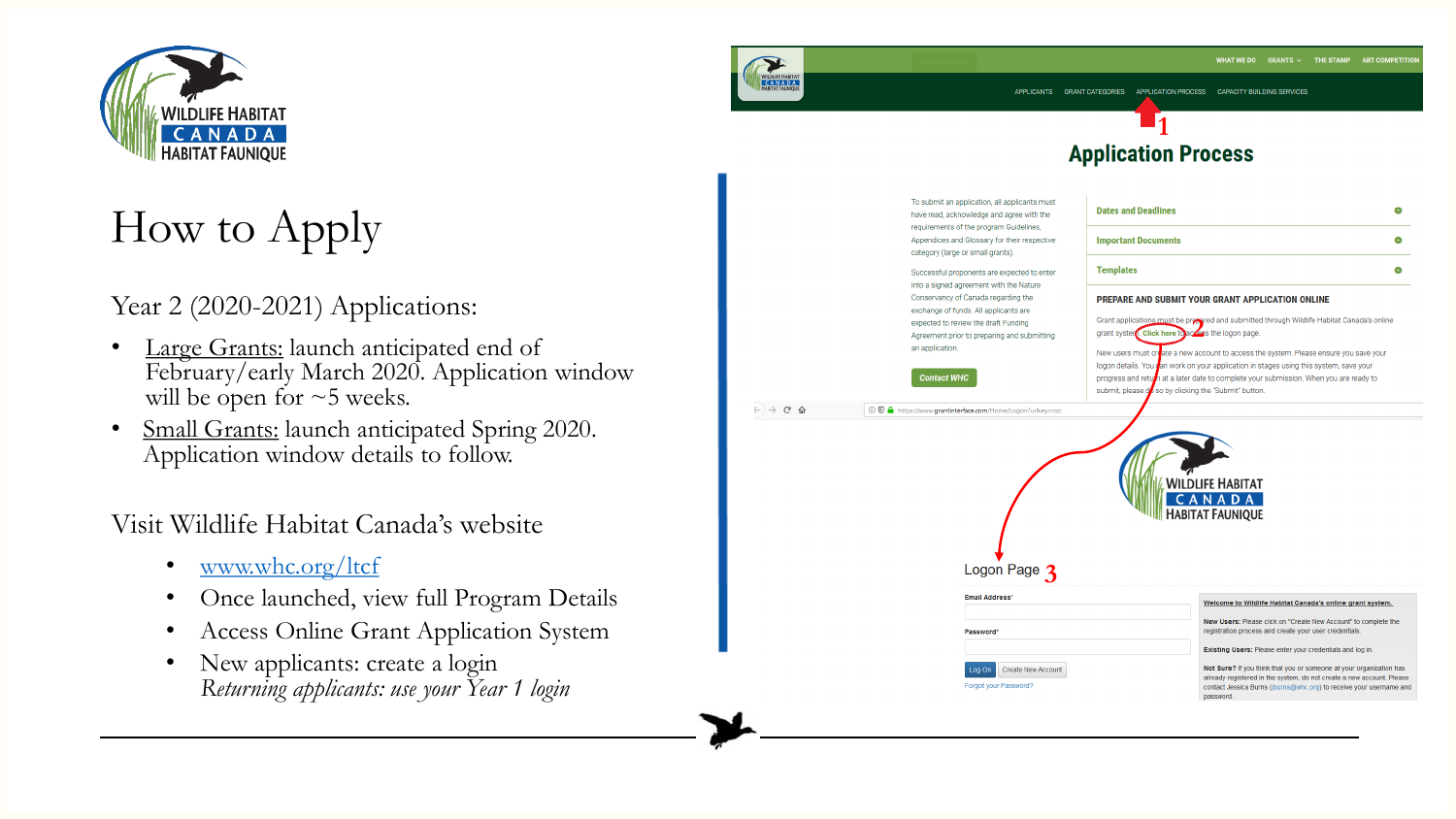

Year 1 Review

#### **Year 1 was challenging**

- Late-year launch of Large/Small Grant programs
- Tight timelines (application; awards; reporting)
- Requirements of federal funding
- New program growing pains / learning curve

#### Feedback

- Received from land trusts and the CLTWG
- Improvements for Year 2:
	- Earlier award notification / timeline for project completion
	- Large Grants (minimum ask increased to \$30,001)
	- Mid-term project milestones introduced to allow projects in planning stages to apply
	- Clarity around eligible expenditures / match
	- Review and modifications to application and reporting forms where possible, to reduce duplication

**Preliminary results from the LTCF program**  *(final reports currently under review)*

- $\checkmark$  22 Canadian land trusts completed projects
	- 14 Large Grants
	- 17 Small Grants
- $\checkmark$  Supported projects in: o British Columbia o Québec o Alberta o New Brunswick o Ontario o Nova Scotia
- $\checkmark$  Preliminary results indicate that LTCF funding has supported the securement of **over 3,000 hectares** of land
- $\checkmark$  Projects are expected to benefit many species at risk, such as:
	-
	- o Monarch Butterfly o Eastern Meadowlark

o Grizzly Bear o …and many more!